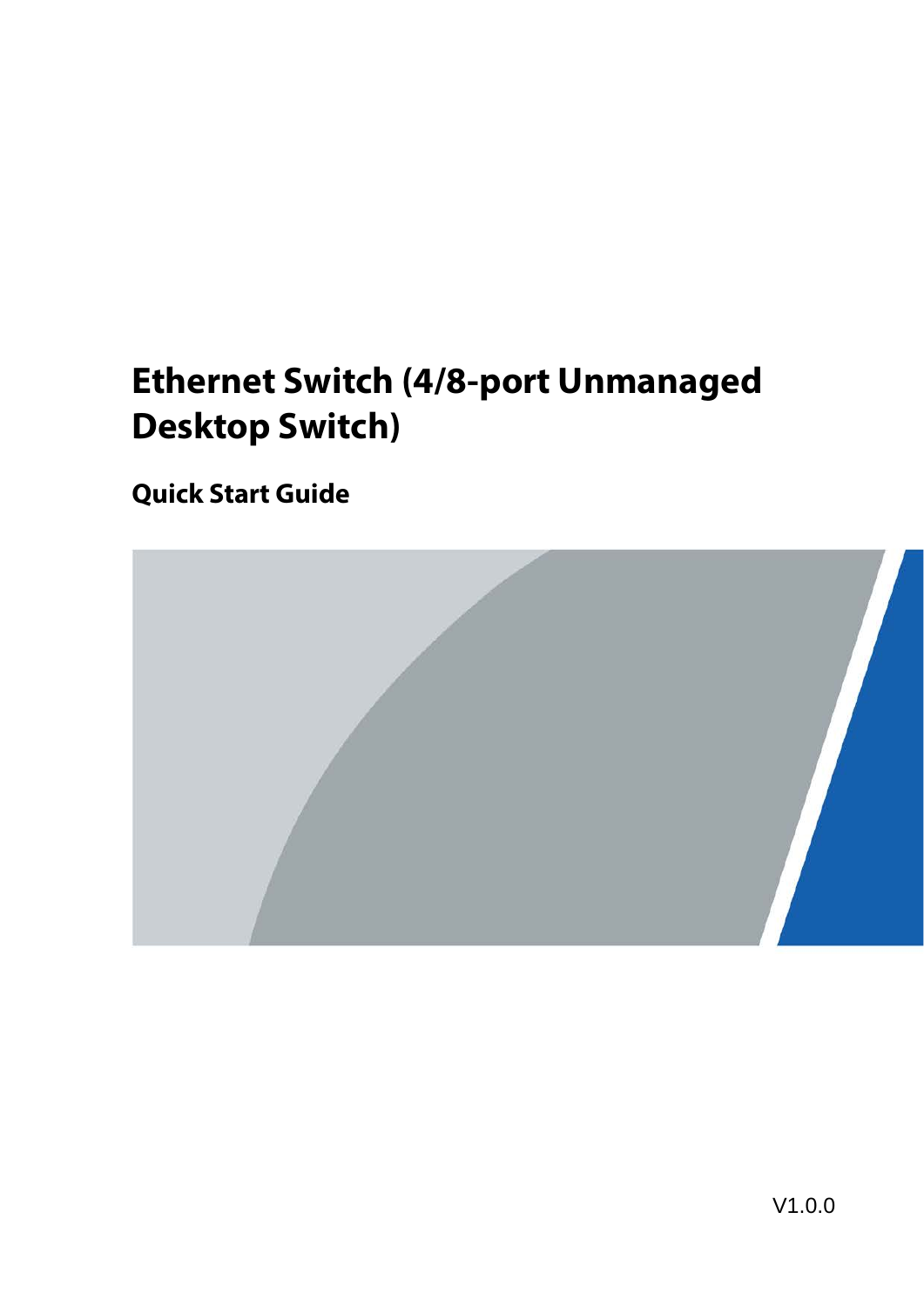# **Foreword**

### <span id="page-1-0"></span>General

This manual mainly introduces the hardware, installation, and wiring steps of the 4/8-port unmanaged desktop switch (hereinafter referred to as "the device").

### Safety Instructions

The following categorized signal words with defined meaning might appear in the manual.

| <b>Signal Words</b> | <b>Meaning</b>                                                                                                                                  |
|---------------------|-------------------------------------------------------------------------------------------------------------------------------------------------|
| <b>DANGER</b>       | Indicates a high potential hazard which, if not avoided, will result in<br>death or serious injury.                                             |
| <b>WARNING</b>      | Indicates a medium or low potential hazard which, if not avoided,<br>could result in slight or moderate injury.                                 |
| <b>CAUTION</b>      | Indicates a potential risk which, if not avoided, could result in<br>property damage, data loss, lower performance, or unpredictable<br>result. |
| <b>IPS</b>          | Provides methods to help you solve a problem or save you time.                                                                                  |
|                     | Provides additional information as the emphasis and supplement to<br>the text.                                                                  |

### Revision History

| <b>Version</b> | <b>Revision Content</b> | <b>Release Time</b> |
|----------------|-------------------------|---------------------|
| V1.0.0         | First release.          | March 24, 2021      |

### About the Manual

- The manual is for reference only. If there is inconsistency between the manual and the actual product, the actual product shall prevail.
- We are not liable for any loss caused by the operations that do not comply with the manual.
- The manual would be updated according to the latest laws and regulations of related regions. For detailed information, see the paper manual, CD-ROM, QR code or our official website. If there is inconsistency between paper manual and the electronic version, the electronic version shall prevail.
- All the designs and software are subject to change without prior written notice. The product updates might cause some differences between the actual product and the manual. Please contact the customer service for the latest program and supplementary documentation.
- There still might be deviation in technical data, functions and operations description, or errors in print. If there is any doubt or dispute, please refer to our final explanation.
- Upgrade the reader software or try other mainstream reader software if the manual (in PDF format) cannot be opened.
- All trademarks, registered trademarks and the company names in the manual are the properties of their respective owners.
- Please visit our website, contact the supplier or customer service if there is any problem occurred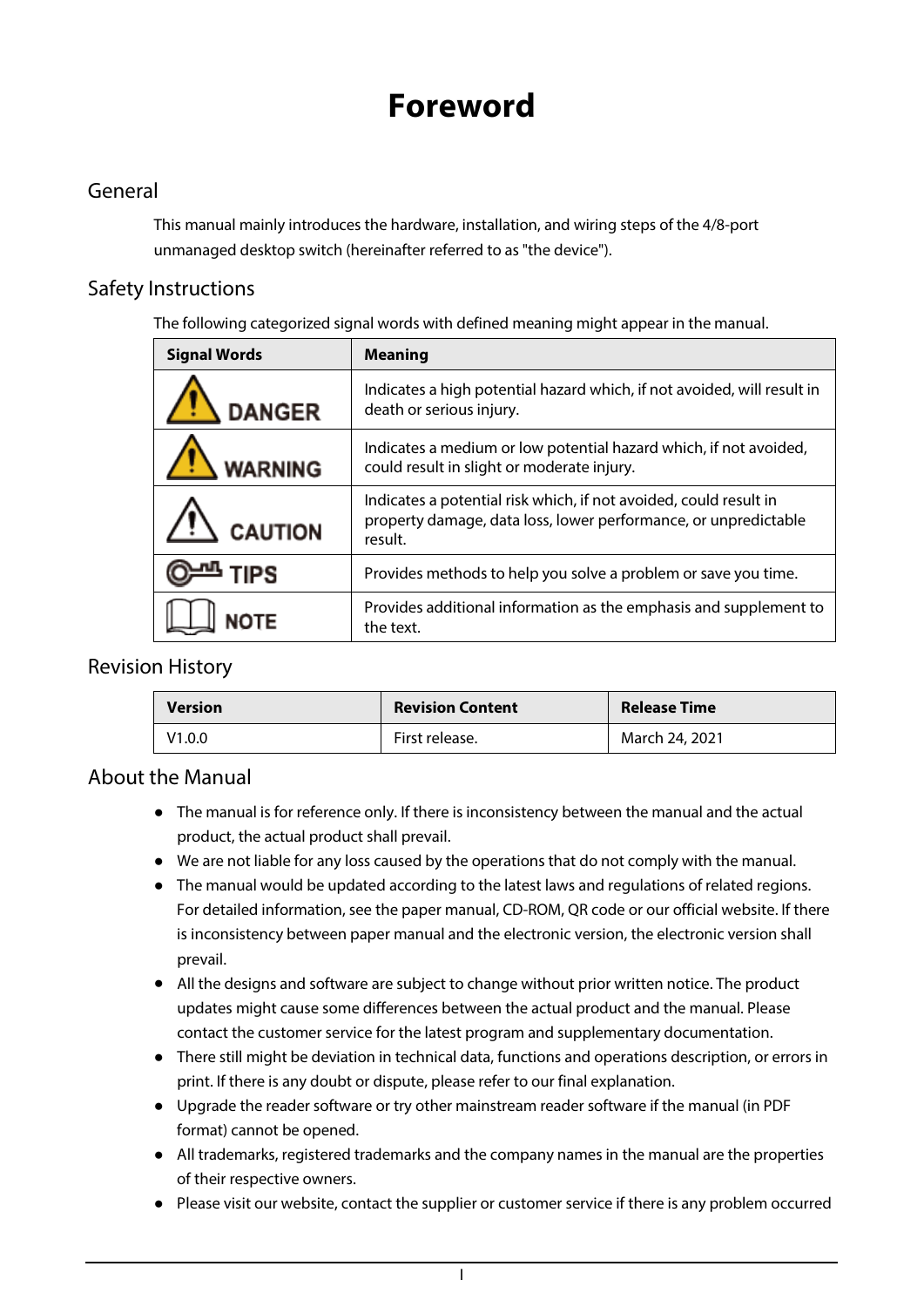when using the device.

● If there is any uncertainty or controversy, please refer to our final explanation.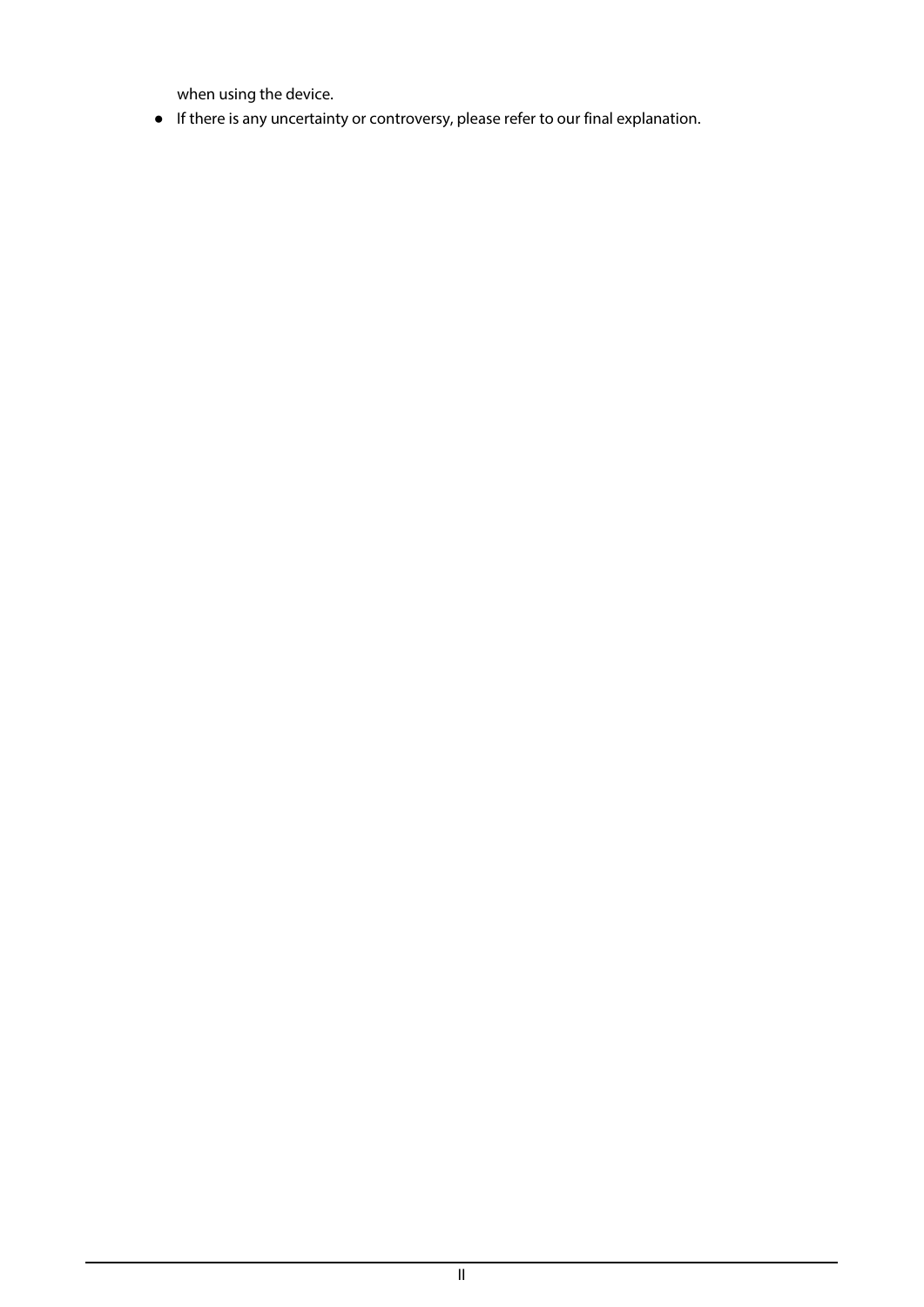# <span id="page-3-0"></span>**Important Safeguards and Warnings**

The manual helps you to use our product properly. To avoid danger and property damage, read the manual carefully before using the product, and we highly recommend you to keep it well for future reference.

### Operating Requirements

- Do not expose the device directly to the sunlight, and keep it away from heat.
- Do not install the device in the damp environment, and avoid dust and soot.
- Make sure the device is in horizontal installation, and install the device on solid and flat surface to avoid falling down.
- Avoid liquid spattering on the device. Do not place object full of liquid on the device to avoid liquid flowing into the device.
- Install the device in the well-ventilated environment. Do not block the air vent of the device.
- Use the device at rated input and output voltage.
- Do not disassemble the device without professional instruction.
- Transport, use, and store the device in allowed ranges of humidity and temperature.
- When removing the cable, power off the device first to avoid personal injury.
- Voltage stabilizer and lightning protection device are optional according to power supply and surrounding environment.

### Power Supply Requirements

- Use the battery properly to avoid fire, explosion, and other dangers.
- Replace the battery with battery of the same type.
- Use locally recommended power cord in the limit of rated specifications.
- Use the standard power adapter. We will assume no responsibility for any problems caused by nonstandard power adapter.
- The power supply shall meet the SELV requirement. Use the power supply that conforms to Limited Power Source, according to IEC 62368-1. Refer to the device label.
- $\bullet$  Be sure to ground the device (cross section of copper wire: > 2.5 mm<sup>2</sup>; resistance to ground: ≤ 4 Ω).
- The coupler is the disconnecting apparatus. Keep it at the angle for easy operation.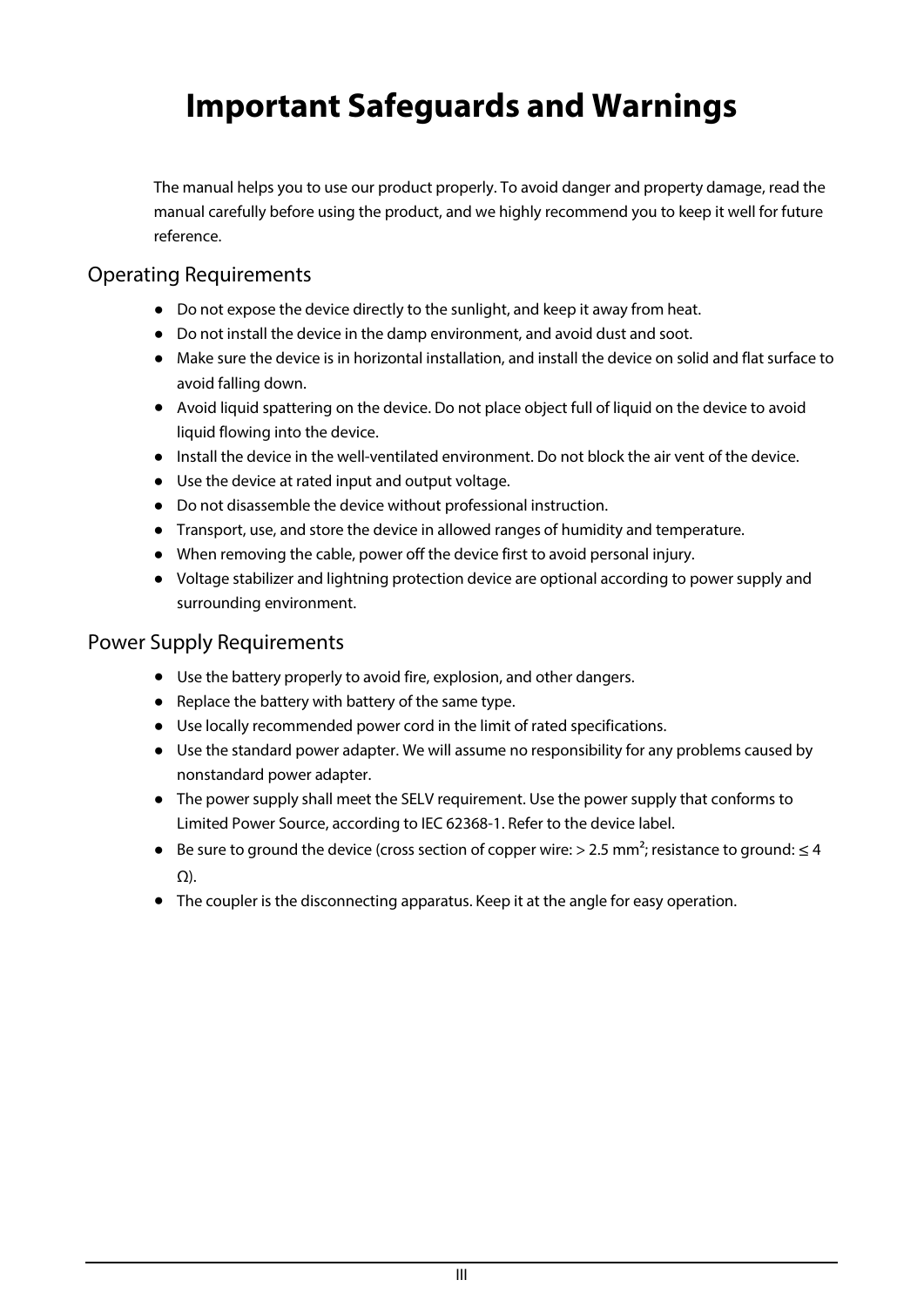# **Table of Contents**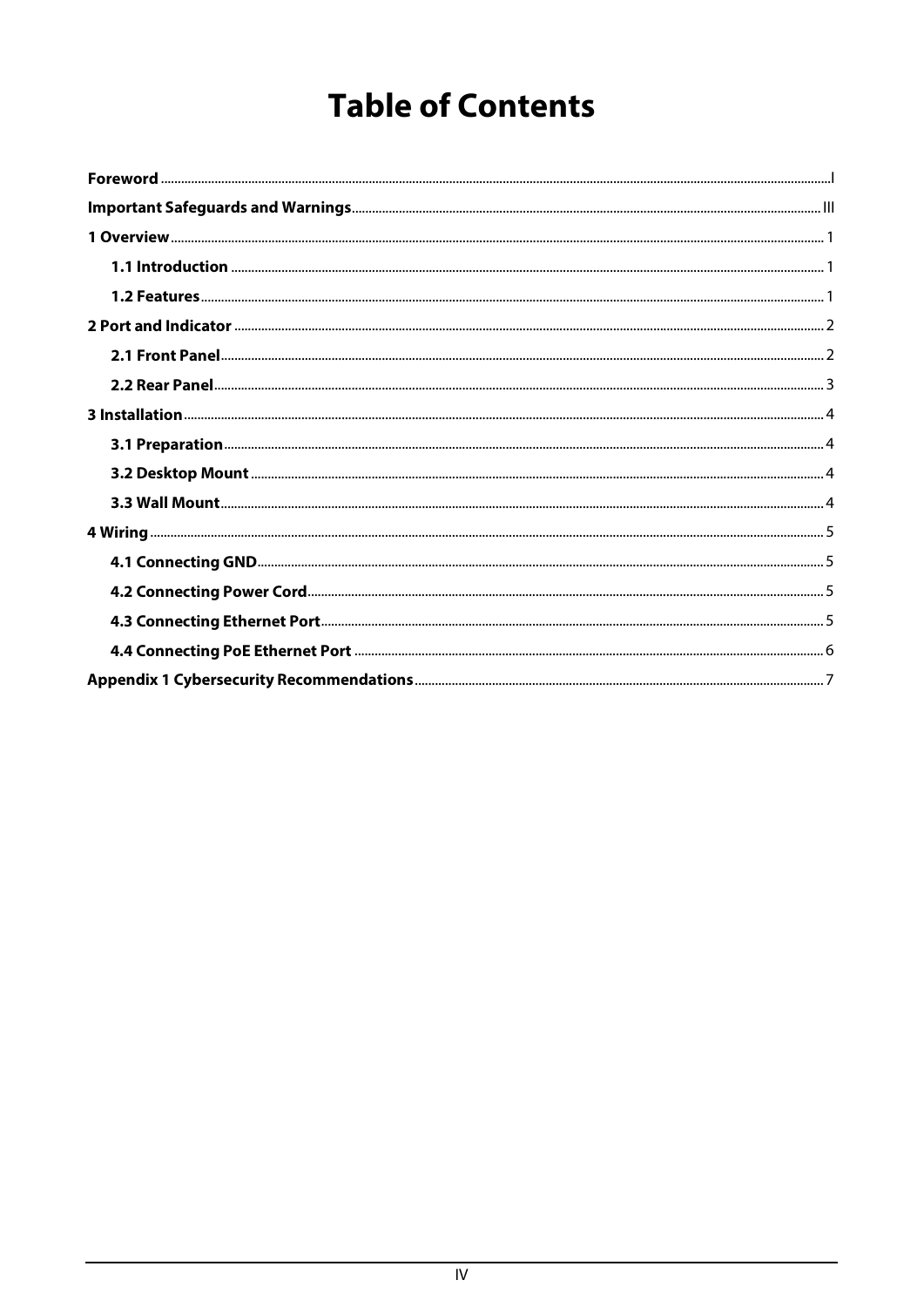## **1 Overview**

## <span id="page-5-1"></span><span id="page-5-0"></span>**1.1 Introduction**

The device is a layer-2 commercial switch. It provides high-performance switching engine and large buffer memory to ensure smooth video stream transmission. With a full-metal and fanless design, the device features great heat dissipation capability on the shell surface, and is able to work in the environment from –10°C to +55 °C. With a DIP design, it can provide a variety of working modes for different scenarios. The device also supports power consumption management, which can adapt to the fluctuation of power consumption of terminal device to ensure stable operation. The device is applicable for use in different scenarios, including home, office, server farm, and small mall.

### <span id="page-5-2"></span>**1.2 Features**

- $\bullet$  4/8  $\times$  100/1000 Mbps Ethernet port
- All ports support IEEE802.3af and IEEE802.3at. The red port also supports Hi-PoE and IEEE802.3bt. The orange port also supports Hi-PoE
- 250 m long-distance PoE transmission, which can be enabled by DIP switch
- PoE watchdog
- Power consumption management
- Fanless
- Desktop mount and wall mount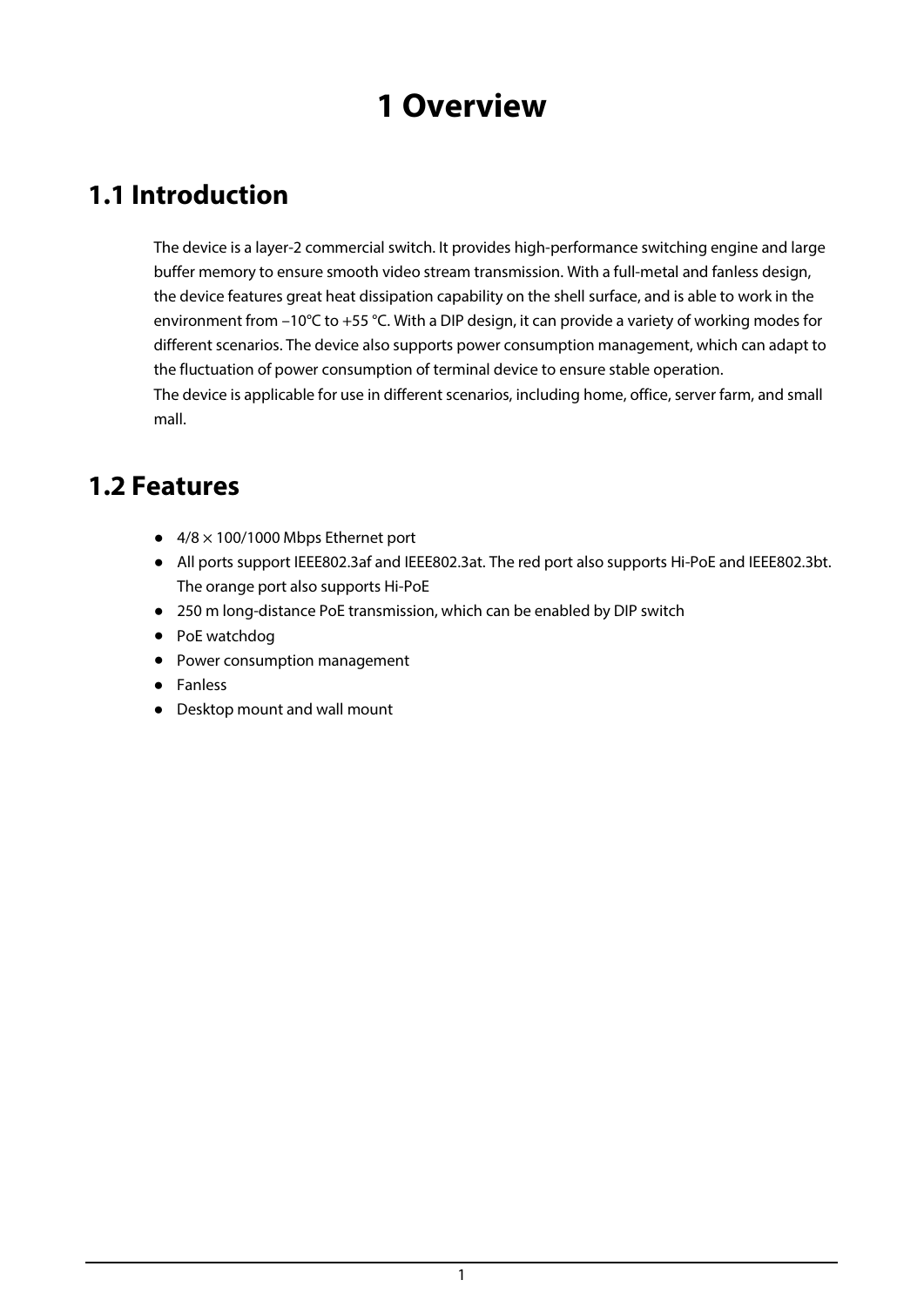# **2 Port and Indicator**

## <span id="page-6-1"></span><span id="page-6-0"></span>**2.1 Front Panel**

The following figure is for reference only, and might differ from the actual product.



### Figure 2-1 Front panel

The following are all the ports and indicators on the front panel of the 4/8-port unmanaged desktop switch. The actual device may only have a part of them. Refer to the table below for the contents of the actual device panel.

| No.           | <b>Description</b>                                                                                                                                                                 |  |
|---------------|------------------------------------------------------------------------------------------------------------------------------------------------------------------------------------|--|
| 1             | 10/100 Mbps or 10/100/1000 Mbps self-adaptive Ethernet ports                                                                                                                       |  |
| $\mathcal{P}$ | 10/100 Mbps or 10/100/1000 Mbps self-adaptive uplink port                                                                                                                          |  |
| 3             | Power indicator<br>On: Power on<br>Off: Power off                                                                                                                                  |  |
| 4             | Single-port connection status indicator (Link)<br>On: Connected to device<br>Off: Not connected to device                                                                          |  |
| 5             | Single-port data transmission status indicator (Act)<br>Flashes: Data transmission is in progress<br>Off: No data transmission                                                     |  |
| 6             | PoE port status Indicator<br>On: Powered by PoE<br>Off: Not powered by PoE                                                                                                         |  |
| 7             | Single-port connection or data transmission status indicator<br>(Link/Act)<br>On: Connected to device<br>Off: Not connected to device<br>Flashes: Data transmission is in progress |  |

|  |  | Table 2-1 Description of front panel |  |
|--|--|--------------------------------------|--|
|--|--|--------------------------------------|--|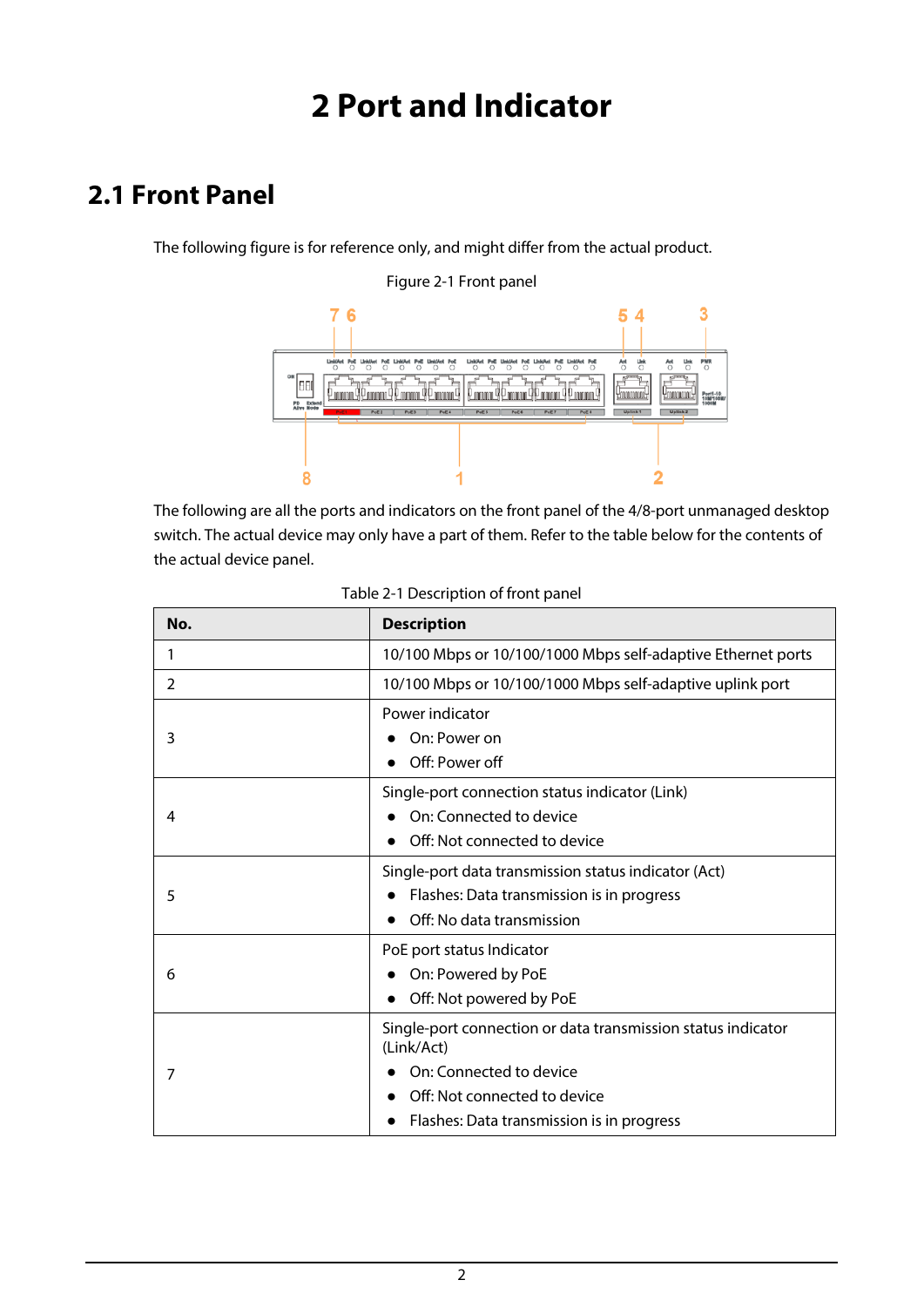| No.                                   | <b>Description</b>                                                                                                        |  |
|---------------------------------------|---------------------------------------------------------------------------------------------------------------------------|--|
|                                       | DIP switch                                                                                                                |  |
|                                       | PD Alive: When terminal device crash is detected, power                                                                   |  |
| 8                                     | down and restart the terminal device.                                                                                     |  |
|                                       | Extend Mode: Extends the maximum transmission distance<br>to 250 m, but reduces average transmission speed to 10<br>Mbps. |  |
|                                       | Another DIP switch                                                                                                        |  |
| (Not included in the figure)          | Select Default or Extend Mode by dialing the DIP switch.                                                                  |  |
|                                       | Extend Mode: Extends the maximum transmission distance to<br>250 m, but reduces average transmission speed to 10 Mbps.    |  |
|                                       | Uplink port speed indicator                                                                                               |  |
| Speed<br>(Not included in the figure) | On: 100 Mbps/1000 Mbps                                                                                                    |  |
|                                       | Off: 10 Mbps                                                                                                              |  |

## <span id="page-7-0"></span>**2.2 Rear Panel**

The following figure is for reference only, and may differ from the actual product.

| Figure 2-2 Rear panel |
|-----------------------|
|-----------------------|



Table 2-2 Description of rear panel

| No. | <b>Name</b> | <b>Description</b>                                        |
|-----|-------------|-----------------------------------------------------------|
|     | <b>GND</b>  | Ground terminal. Available for certain<br>models.         |
|     | Lock hole   | Used to lock the device. Available for<br>certain models. |
|     | Power port  | Supports 48 V-57 V DC.                                    |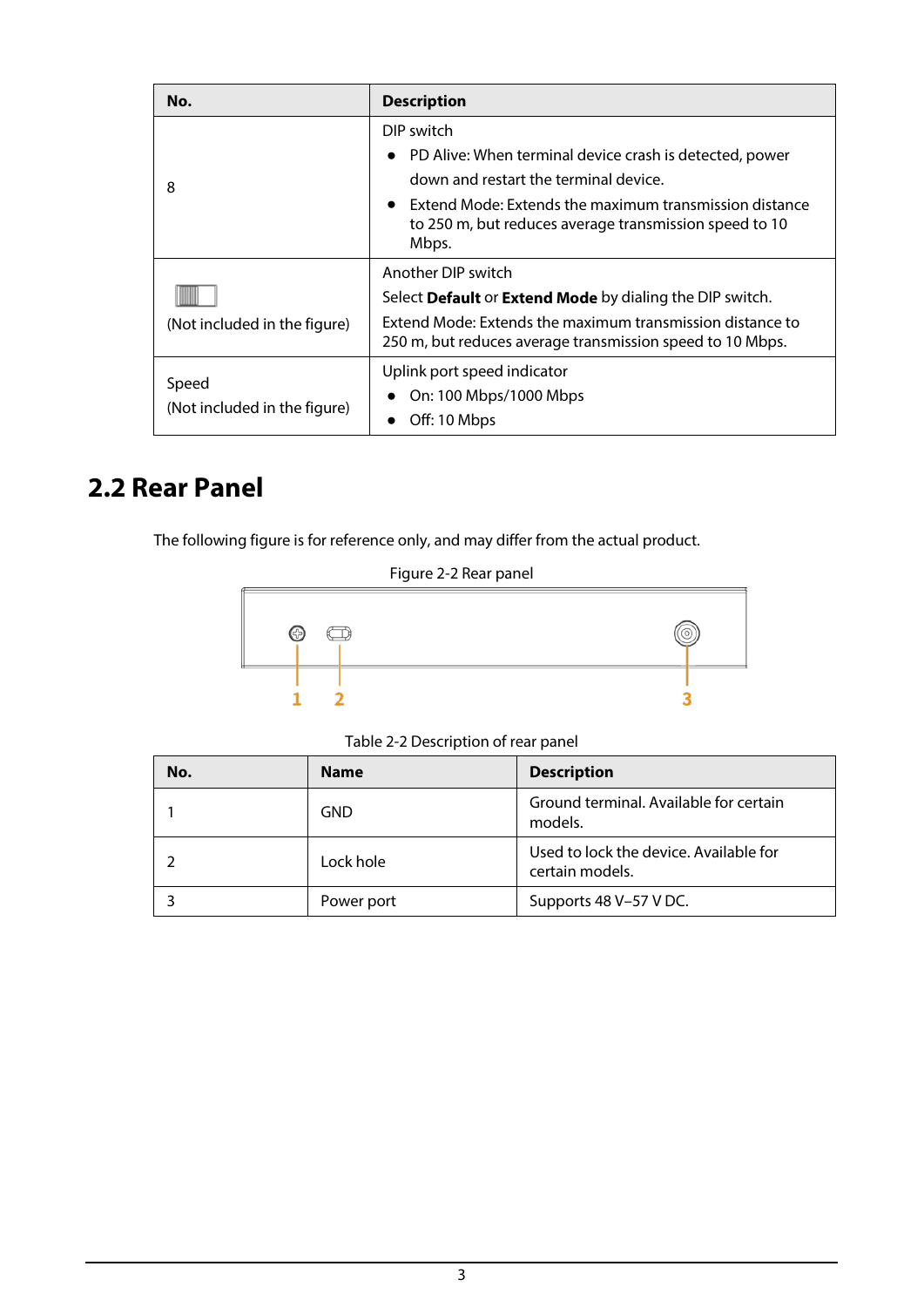# **3 Installation**

## <span id="page-8-1"></span><span id="page-8-0"></span>**3.1 Preparation**

- Select an appropriate installation method as needed.
- Install the device on solid and flat surface.
- Leave about 10 cm heat dissipation space around the switch to ensure good ventilation.

### <span id="page-8-2"></span>**3.2 Desktop Mount**

The device supports desktop mount. You can directly place it on solid and flat desktop.

## <span id="page-8-3"></span>**3.3 Wall Mount**

Step 1 Drill two M4 screws into the wall, leaving a space of 4 mm between the wall and the head of the screw.

 $\square$ 

- Screws do not come with the package. Purchase them as needed.
- Make sure that the distance between the screws is the distance between the wall-mount holes (77.8 mm for a 4-port switch and 128.4 mm for an 8-port switch).
- Step 2 Align the wall-mount holes on the back cover of the device with the screws, and hang the device on the screws.

Figure 3-1 Wall mount

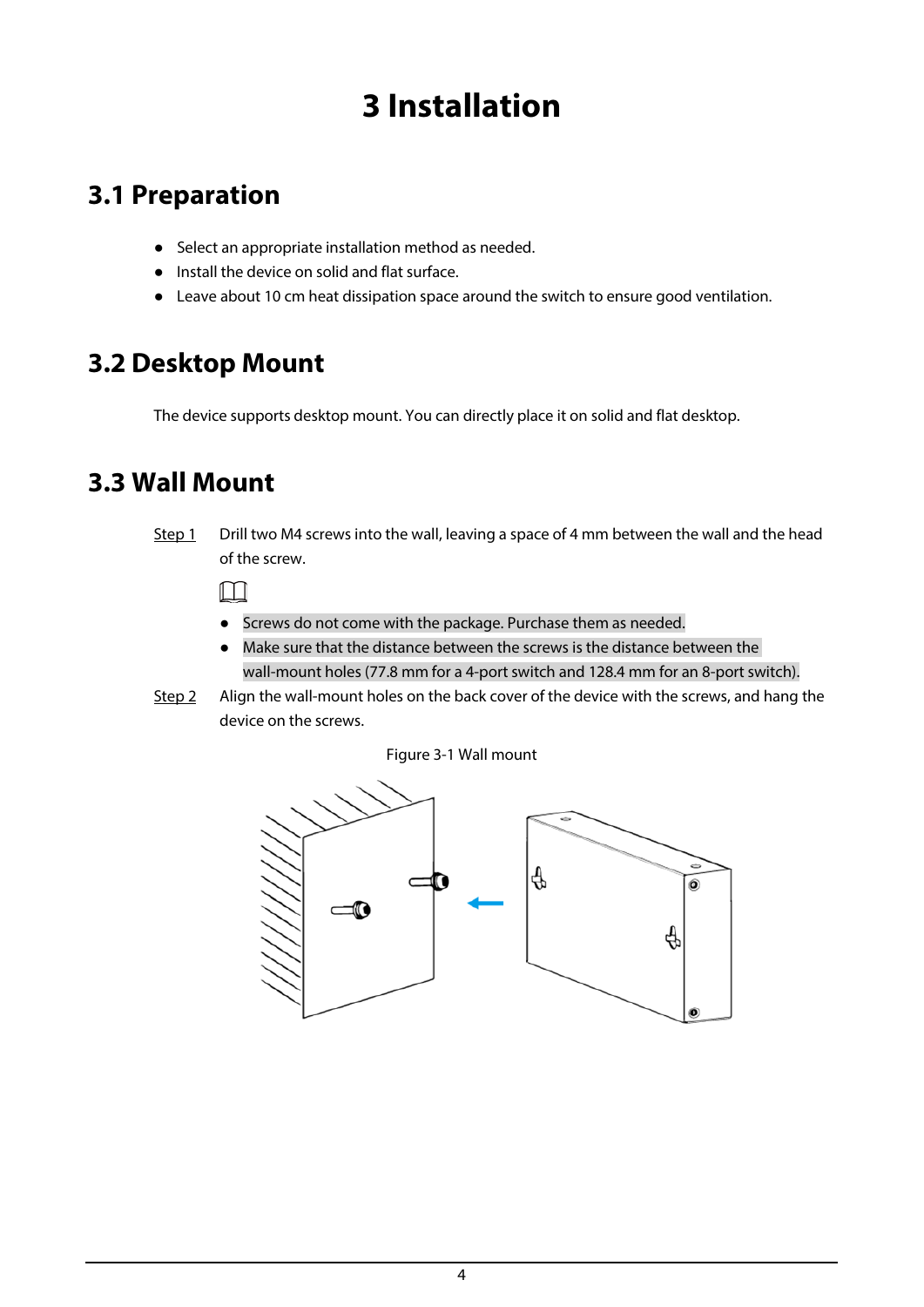# **4 Wiring**

## <span id="page-9-1"></span><span id="page-9-0"></span>**4.1 Connecting GND**

Normal GND connection of the device is the important guarantee for device lightning protection and anti-interference. The steps for connecting the GND are as follows:

- Step 1 Remove the ground screw on the device and place it properly. Pass the ground screw through the round hole of the OT terminal of the ground cable. Turn the ground screw clockwise with a cross screwdriver to fasten the OT terminal of the ground cable.
- Step 2 Wind the other end of the ground cable into a circle with needle-nose pliers.
- Step 3 Connect the other end of the ground cable to the ground bar, turn the hex nut clockwise with a wrench to fasten the other end of the ground cable to the ground terminal.



Figure 4-1 Connect GND

## <span id="page-9-2"></span>**4.2 Connecting Power Cord**

Before connecting the power cord, make sure that the device is reliably grounded.

- Step 1 Connect one end of the power cord into the power jack of the device accurately.
- Step 2 Connect the other end of the power cord to the external power socket.

### <span id="page-9-3"></span>**4.3 Connecting Ethernet Port**

Ethernet port adopts standard RJ-45 port. With self-adaptation function, it can be automatically configured to full duplex/half-duplex operation mode. It supports MDI/MDI-X self-recognition of the cable, therefore, you can use cross-over cable or straight-through cable to connect terminal device to network device.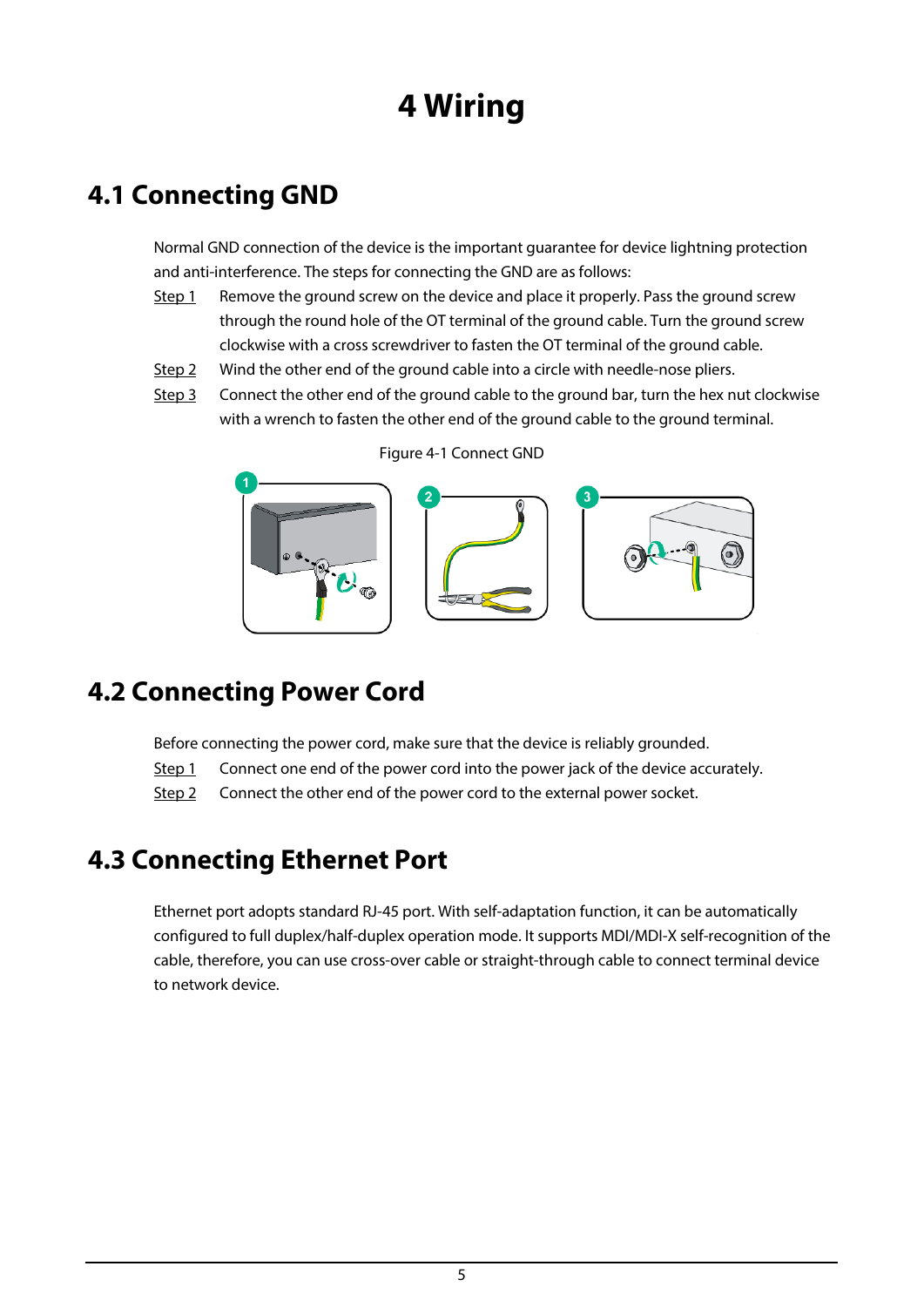Figure 4-2 Ethernet port pin number



Figure 4-3 Pin description



The cable connection of RJ-45 connector conforms to the standard 568B (1-orange white, 2-orange, 3-green white, 4-blue, 5-blue white, 6-green, 7-brown white, 8-brown).

## <span id="page-10-0"></span>**4.4 Connecting PoE Ethernet Port**

You can directly connect the device PoE Ethernet port to the switch PoE Ethernet port through network cable to achieve synchronized network connection and power supply. With **Extend Mode** disabled, the maximum distance between the switch and the device is about 100 m.

∕ዮ

When connecting to a non-PoE device, the device needs to be used with an isolated power supply.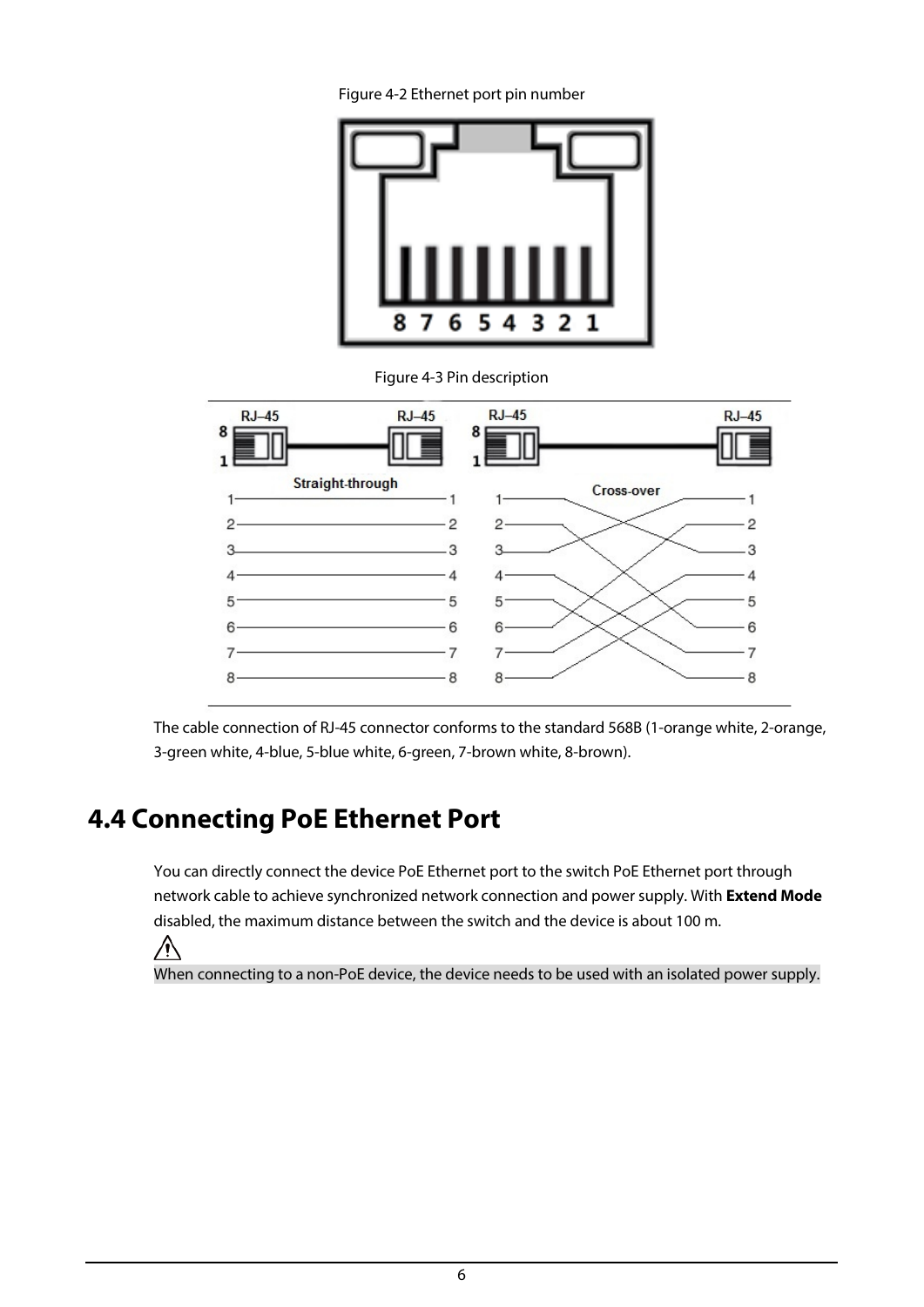# <span id="page-11-0"></span>**Appendix 1 Cybersecurity Recommendations**

Cybersecurity is more than just a buzzword: it's something that pertains to every device that is connected to the internet. IP video surveillance is not immune to cyber risks, but taking basic steps toward protecting and strengthening networks and networked appliances will make them less susceptible to attacks. Below are some tips and recommendations on how to create a more secured security system.

### **Mandatory actions to be taken for basic device network security:**

### **1. Use Strong Passwords**

Please refer to the following suggestions to set passwords:

- The length should not be less than 8 characters;
- Include at least two types of characters; character types include upper and lower case letters, numbers and symbols;
- Do not contain the account name or the account name in reverse order;
- Do not use continuous characters, such as 123, abc, etc.;
- Do not use overlapped characters, such as 111, aaa, etc.;

### **2. Update Firmware and Client Software in Time**

- According to the standard procedure in Tech-industry, we recommend to keep your device (such as NVR, DVR, IP camera, etc.) firmware up-to-date to ensure the system is equipped with the latest security patches and fixes. When the device is connected to the public network, it is recommended to enable the "auto-check for updates" function to obtain timely information of firmware updates released by the manufacturer.
- We suggest that you download and use the latest version of client software.

### **"Nice to have" recommendations to improve your device network security:**

#### **1. Physical Protection**

We suggest that you perform physical protection to device, especially storage devices. For example, place the device in a special computer room and cabinet, and implement well-done access control permission and key management to prevent unauthorized personnel from carrying out physical contacts such as damaging hardware, unauthorized connection of removable device (such as USB flash disk, serial port), etc.

### **2. Change Passwords Regularly**

We suggest that you change passwords regularly to reduce the risk of being guessed or cracked.

### **3. Set and Update Passwords Reset Information Timely**

The device supports password reset function. Please set up related information for password reset in time, including the end user's mailbox and password protection questions. If the information changes, please modify it in time. When setting password protection questions, it is suggested not to use those that can be easily guessed.

#### **4. Enable Account Lock**

The account lock feature is enabled by default, and we recommend you to keep it on to guarantee the account security. If an attacker attempts to log in with the wrong password several times, the corresponding account and the source IP address will be locked.

### **5. Change Default HTTP and Other Service Ports**

We suggest you to change default HTTP and other service ports into any set of numbers between 1024~65535, reducing the risk of outsiders being able to guess which ports you are using.